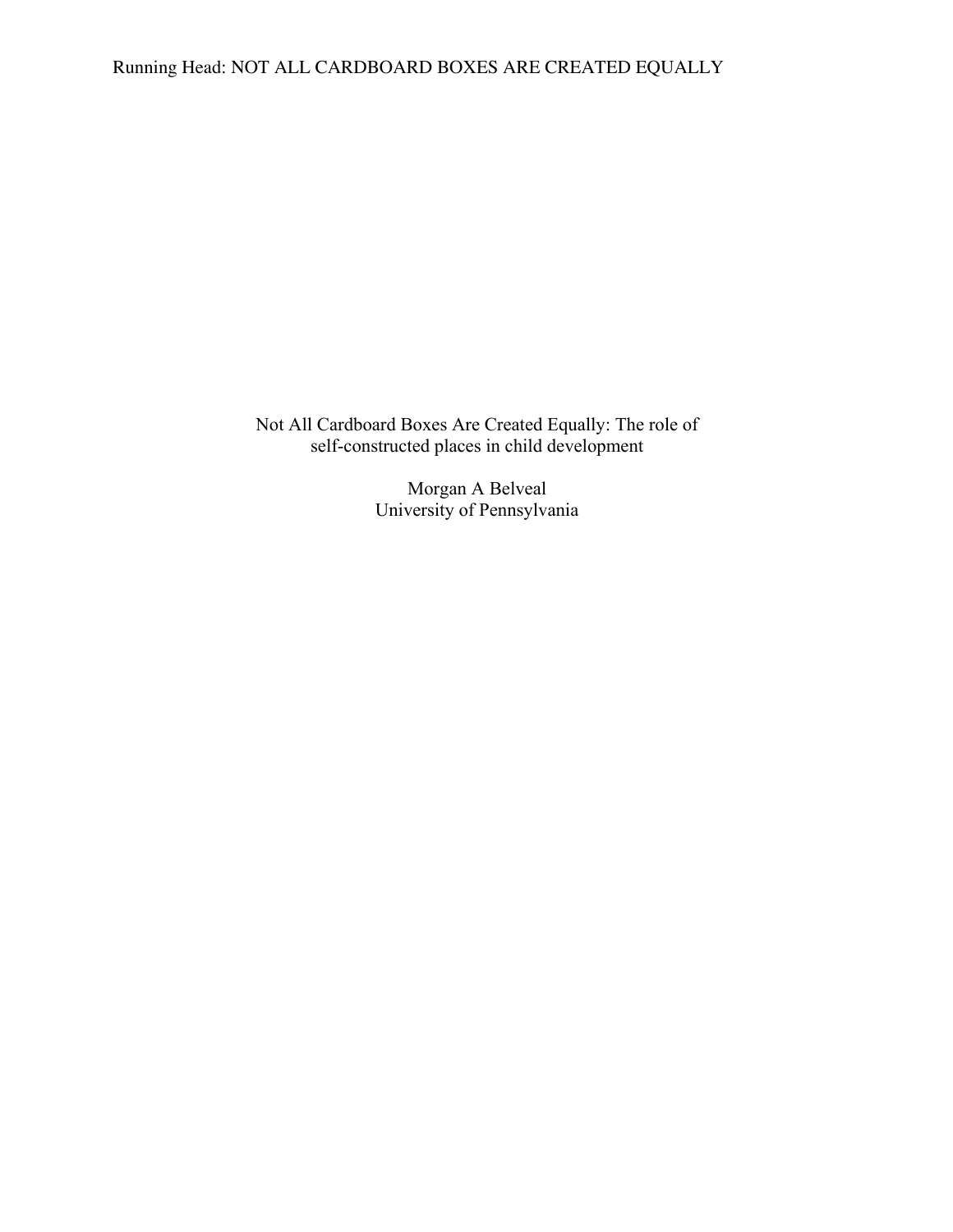## Not All Cardboard Boxes Are Created Equally: The role of self-constructed places in child development

Children are the products of their environments. However, not all environments are created equally. Further, children are not simply clay whose purpose is to be passively molded by the environments around them. Instead, they are active agents with the power to define and assign meaning to their environments that matter most to them. In turn, these quintessential environments are empowered by the child to more strongly influence their development than their less meaningful counterparts. It is in this process of defining environments and assigning them meaning that children create places from spaces. Four pieces of plywood in a tree become a fort where independence is explored, a television screen becomes a partner in friendship and in play, and a collection of off white pages covered in colors and graphics becomes the comical inspiration for imagination - but only if the child chooses to see it as such. The power afforded to these meaning-filled places becomes the agentive catalyst to the development of the child.

## **On Meaning**

There is an abundant number of strategies children can use to assign meaning and develop places. Places can evolve as places of transition, reflection, inspiration, or solitude.

With only minimal familiarity, I started recognizing a single blinking yellow light at the top of the hill as the end of my commute to my life with my father. By the time I arrived, it was almost always dark and the small town's only traffic light served as a north star that guided us onto main street. As we rounded the turn from  $1$ <sup>\*</sup> avenue to main street, I was welcomed by a quiet street lined with glowing street lamps and relatively uniform storefronts that seem as though they were transplanted directly out of a Clint Eastwood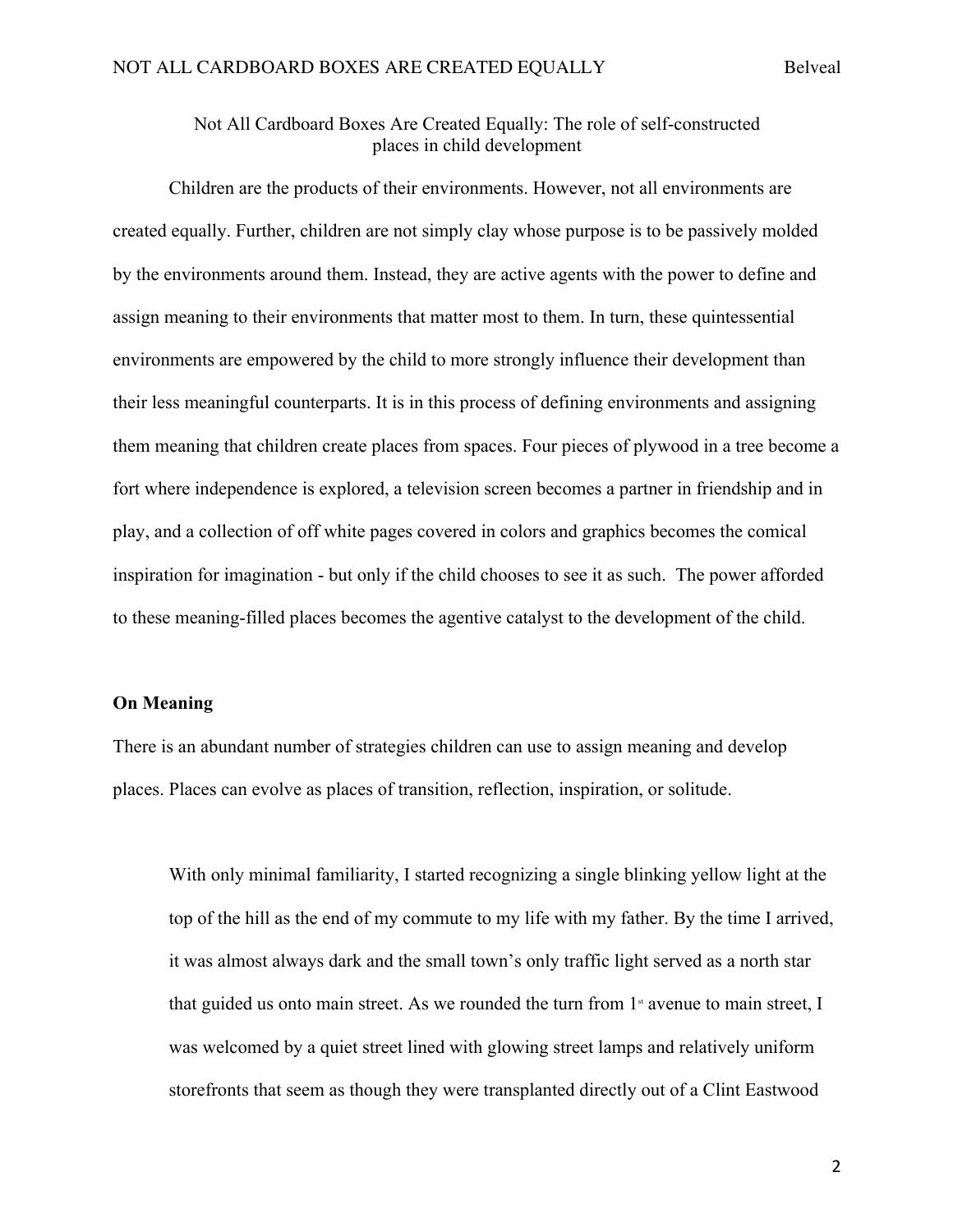film. As we drove under the light, I started to realize that this was a different life for me and it was very unlikely that these two lives would ever overlap. I began cultivating each of these lives differently. My life with my mother and my life with my father became two constructed independent truths in my life and the blinking traffic light at the top of the hill was the threshold between the two. This exercise in maintaining two semiconstructed realities in the moment gave me a feeling of power and in the future would help me disguise my sexual orientation. (Belveal 2017)

To others, this ambiguous blinking light is simple a conveyor of traffic laws. However, as a young child I was able develop meaning in this traffic light. It became a transition for me. I traveled under this traffic light hundreds of times when I was a child and I began to see it as a place of meaning. The intersection over which the light hovered became the intersection of my two lives, and the turn onto Main Street signaled the moment I had transitioned into the next life. In a series of moments filled with agency, I chose to define this intersection and assign it meaning.

Children, often against or without the influence of adults, identify meaningful locations and cultivate meaning and relationships with them. For some, space may evolve into a place that provides a sanctuary from violence; for others, the very same space may evolve into a play sanctuary where the child begins exploring their independence and cultivating friendships. The meanings assigned to places are unique to each child. It could be argued that no two children can create the same place and therefore the developmental influence of those places, though significant to both children, must be considered differently.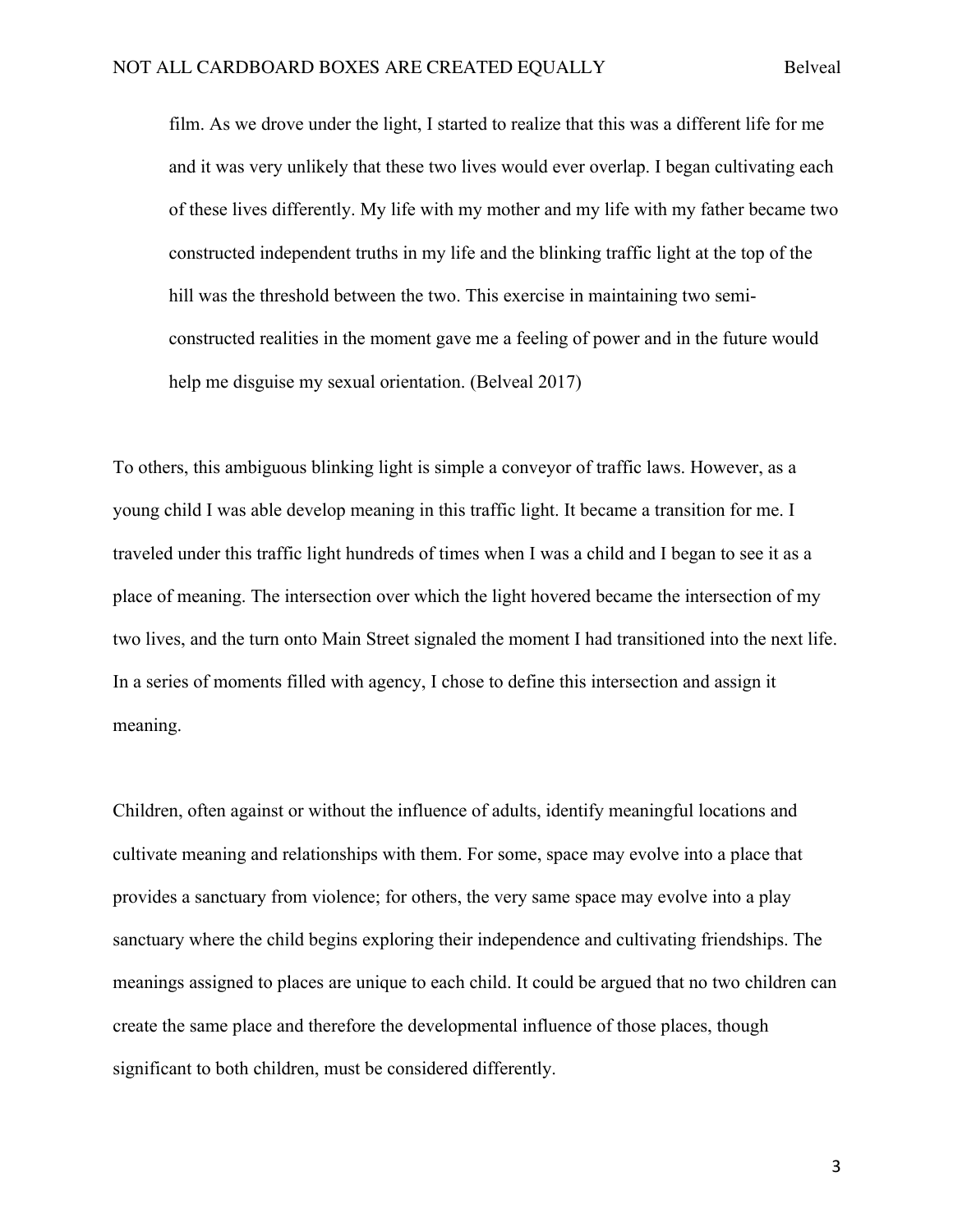After the assigning of meaning and the creation of place, the child will then hold higher regard for its role in the child's life. Because meaning is often assigned free from the direct control of adult agendas, the place becomes a unique construction of identity and self that is unavailable in the majority of the environments of childhood which are governed by the agendas of adults. Therefore, the rarity and authentic nature of these places holds significance in their minds and is considered as a place of power in their developmental trajectory. In return, the child's future exposure to the place will be framed in its construction in the mind of the child and the developmental influence of the place will be magnified because the child has chosen to give it the power to do so. It is this development of and future interaction with a constellation of selfconstructed places that supports the exploratory cognitive, physical, social and emotional development of the child.

## **On Time**

In addition to the physical nature of creating places, children are doing so in a temporal setting. The duration for which a child is exposed to the space, the stage in their own developmental trajectory, and the contextual history of the moment all have influence over the way that the place is constructed.

"The lights dimmed and Rafiki's voice bellowed a foreign chant through the concert hall, calling to the human-hybrid-animals that one by one showed themselves to the audience. One chanted from the balcony, two came down from the rafters, birds fluttered in from off stage. Finally, a parade of huge, life-like, exotic animals marched down the aisles of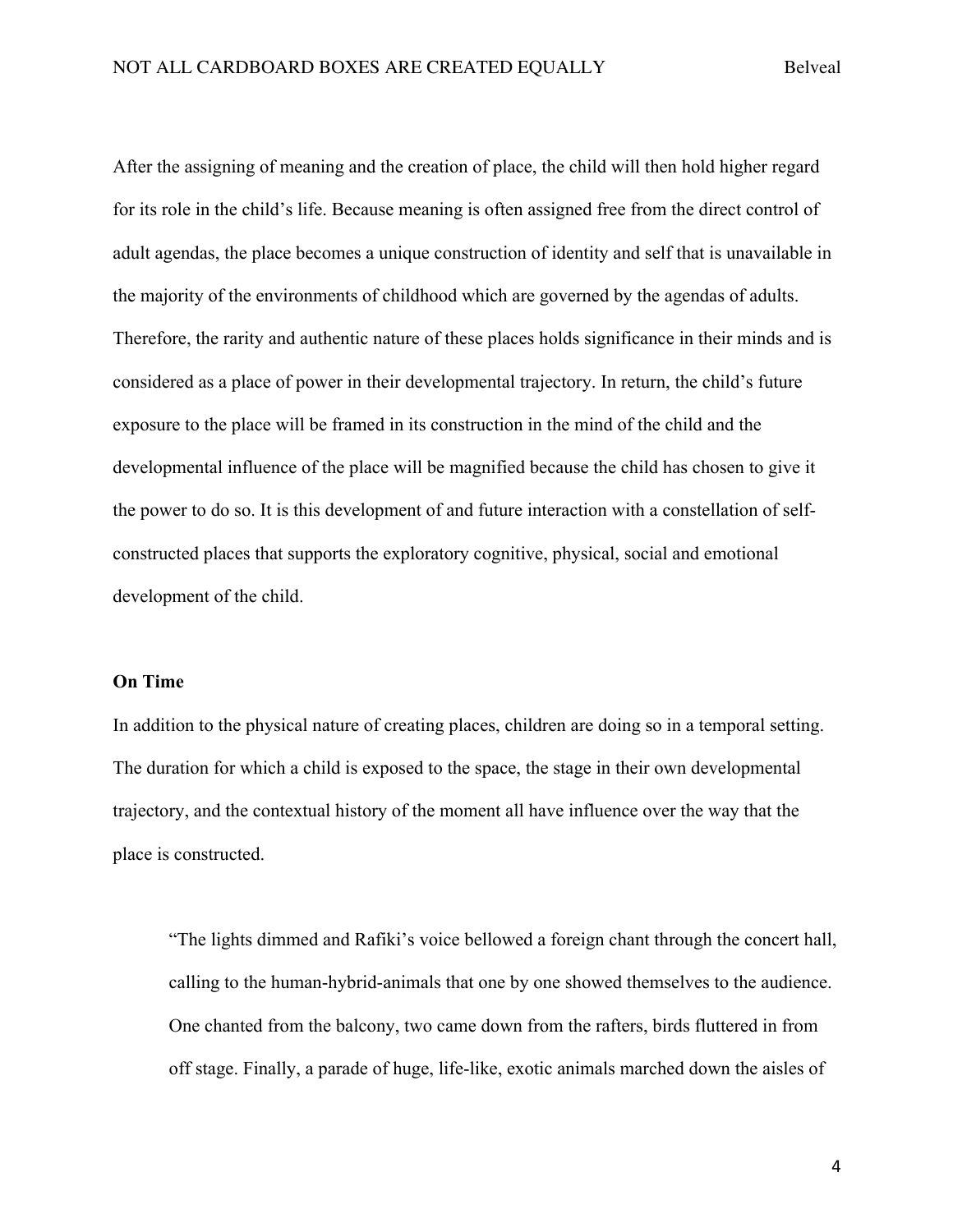the theater until they reached the stage and stood proudly at the base of Pride Rock" (Belveal 2013). My choir traveled to New York City to perform at Carnegie Hall but it was not the world renowned concert hall that held influential meaning for me, it was the cast on the stage at The New Amsterdam theatre that would change my life. As an eleven-year-old who had developed an intimate relationship with Disney, the larger than life production of The Lion King gave me the courage I needed to look beyond that blinking traffic light. Like Simba, I was riddled with a curiosity for what lies beyond the familiar. (Belveal 2017)

While this place was created in a brief moment, the confluence of times in this moment held significance. I was with this place for only a short period of time - approximately two hours. Had I spent less time or significantly more time in this constructed place, it is likely that the influence would have been different in meaning and in magnitude. Any less time, I may have lacked the opportunity to construct the place at all. Any more time, and I could have, for example, become enamored with the production which may have led to an exploration of the theater as opposed to an exploration of self. As a burgeoning adolescent craving independence, my stage in my developmental trajectory was crucial to the creation of this place. Because I had grown with the places of my past to seek exploration and independence, I was not silenced by fear on this trip which existed far beyond the boundaries of my comfort zone. Instead, the collection of my past developmental experiences with the places I had constructed led me to embrace the moment. Finally, traveling to New York by plane just a few years after the terrorist attack on September 11th, 2001 held much weight. I experienced heightened security and the moments were characterized by a national tenseness.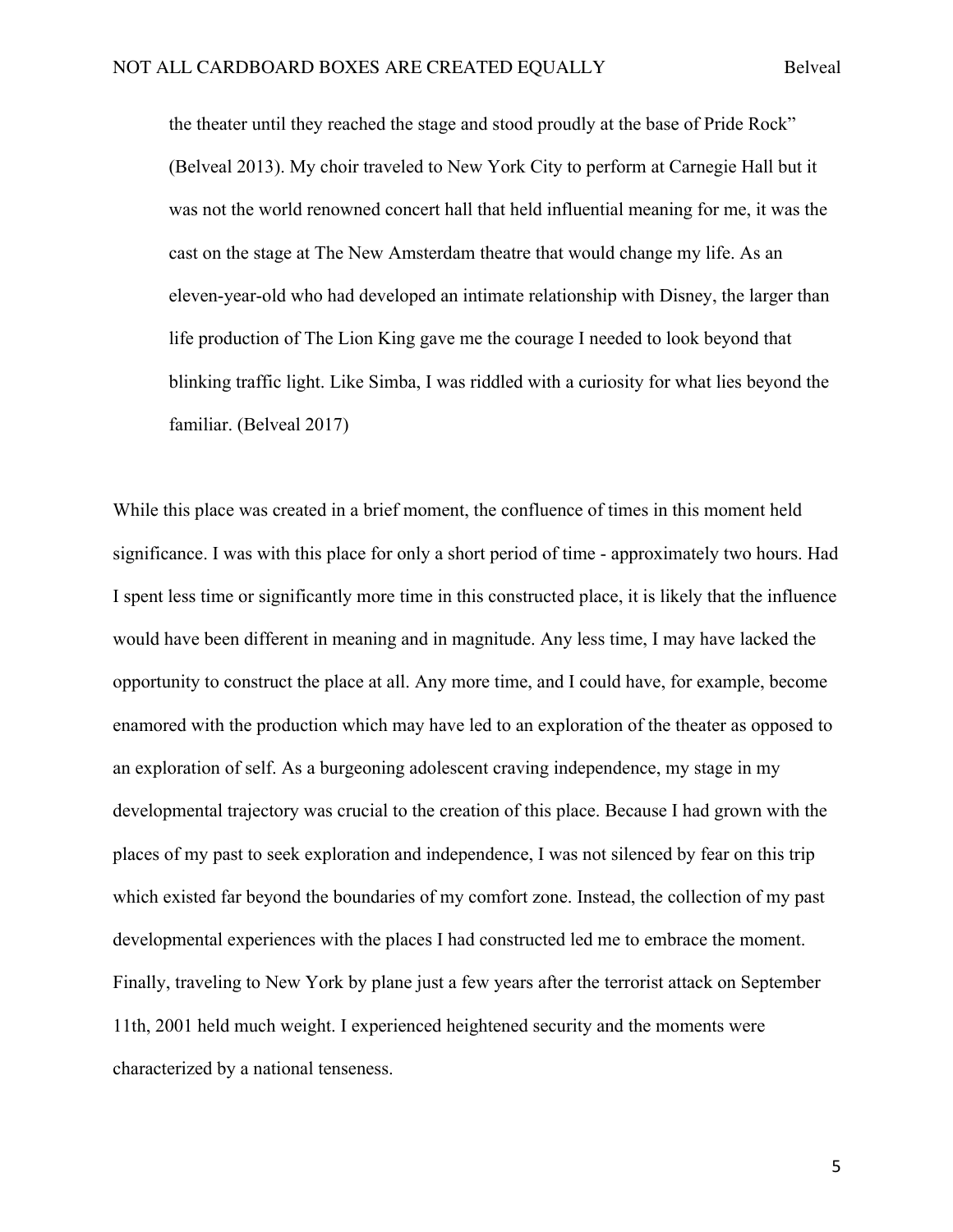Even children with seemingly holistic agency are acting within (or against) the world in which they live. While there is, of course, no set scale that correlates duration with meaning (as any such scale would be reductionist of the experiences of children) the time spent with each space influences the subsequent creation of place. Further, the past places of their development have converged to create a developmental trajectory upon which their current standing holds influence in the creation of any current places. Finally, the time-bound world in which they operate is considered as they construct meaningful places. The children and young people in urban centers across West Africa are currently experiencing a wave of youth activism and uprising which in turn shifts the way that they construct a university campus into a place of mobilization (Strong 2016).

To one child, the cardboard box in which the family's new refrigerator was delivered may evolve into a shape shifting robot where the child is able to explore their passions for drawing and investigate risk as they use scissors and blades to construct and reconstruct their imaginations. To another child, the exact same box acts as a dark and silent sanctuary where they retreat to reflect on family conflicts. To yet another child, the massive 6-sided cardboard box may simply be a massive 6-sided cardboard box that belongs on the curb next to the green trash can. Depending on the developmental progress of the child, the duration spent with the box, the historical and cultural context of the moment, and the child's expressed interest the same box has the potential to be created as an innumerable set of places in the minds of different children. In response, the meaning assigned to the box and the place the child has created with it has varying potential to influence the child's developmental trajectory. The cardboard box becomes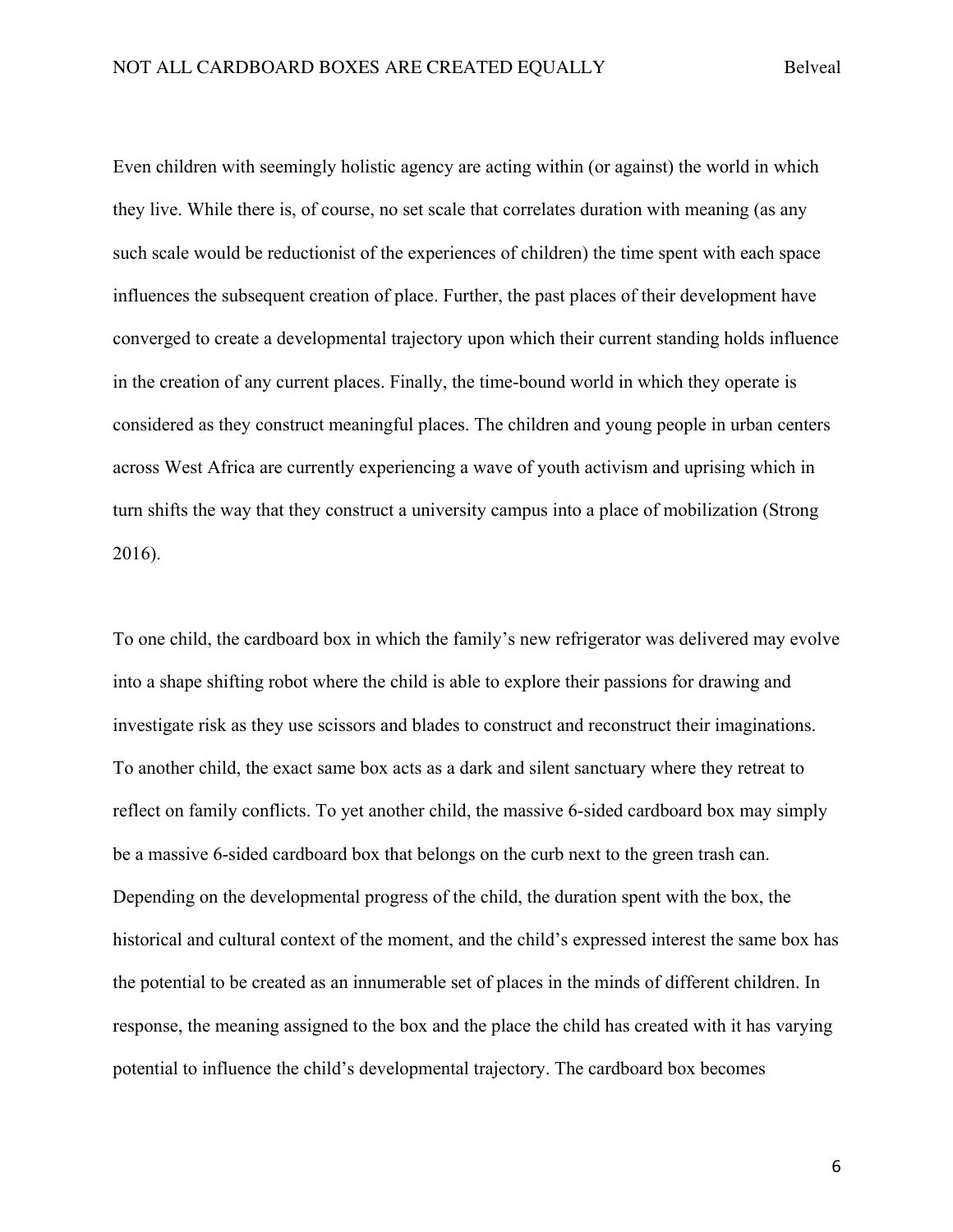something more than its restrictive materials when the user deems it as such. In the minds of an active and agentive child, it is clear then that not all cardboard boxes are created equally and not all environments have equal potential to influence the development of a child.